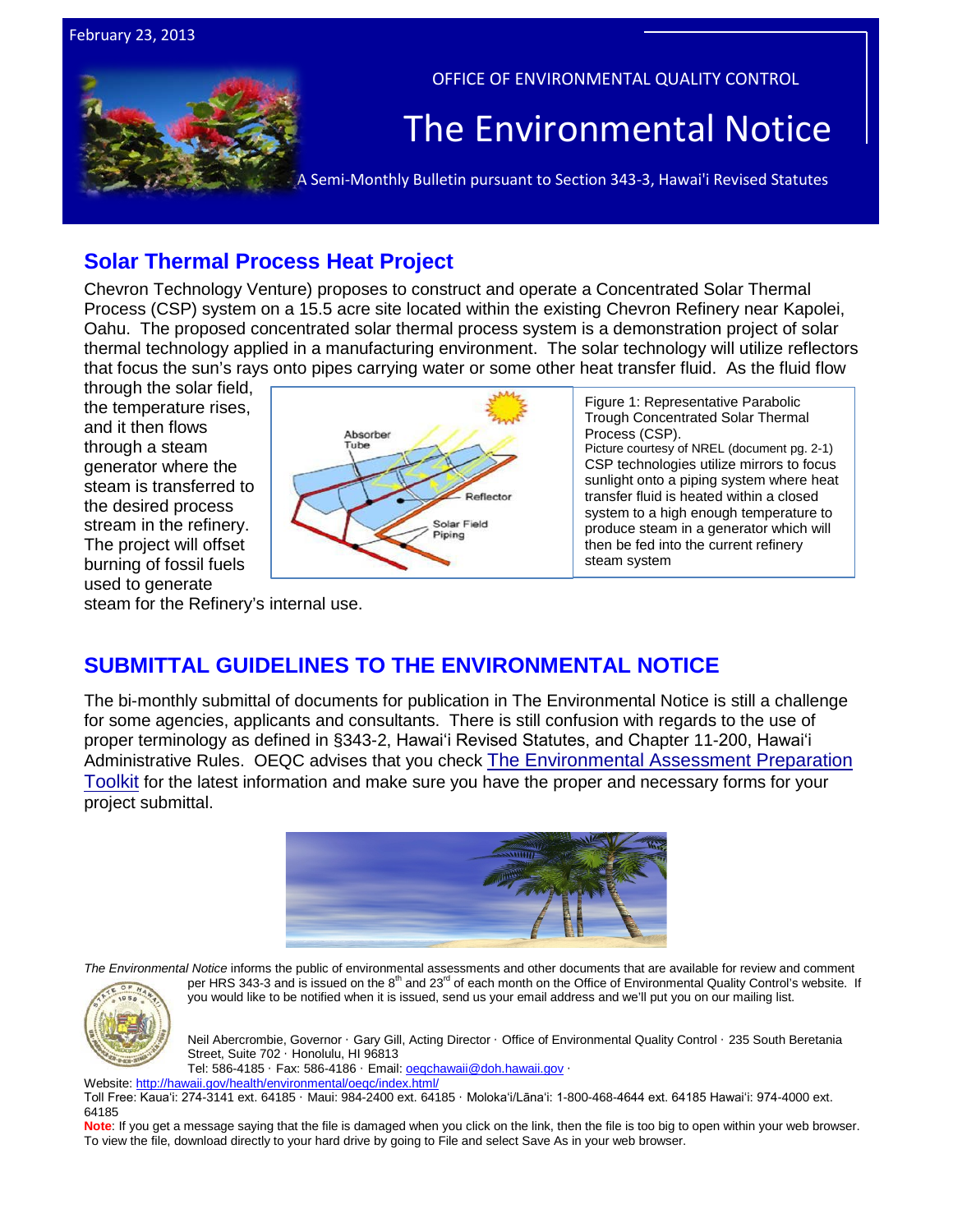### **FRONT PAGE**

<mark>FRONT PAGE</mark><br>Solar Thermal Process Heat Project Chevron Refinery, Kapolei, Oʻahu Submittal Guidelines to The Environmental Notice

## **HAWAIʻI (HRS 343)**

| <b>MAUI (HRS 343)</b>                             |  |
|---------------------------------------------------|--|
| <b>KAUA'I (HRS 343)</b>                           |  |
|                                                   |  |
| <b>CHAPTER 25, REVISED ORDINANCES OF HONOLULU</b> |  |
|                                                   |  |
| <b>COASTAL ZONE MANAGEMENT NOTICES</b>            |  |
| <b>SHORELINE NOTICES</b>                          |  |

# **FEDERAL NOTICES**

| 1. |                                                                                                                 |  |
|----|-----------------------------------------------------------------------------------------------------------------|--|
|    |                                                                                                                 |  |
| 3. |                                                                                                                 |  |
| 4. | Western Pacific Fisheries; Fishing in the Marianas Trench, Pacific Remote Islands, and Rose Atoll  8            |  |
| 5. |                                                                                                                 |  |
|    |                                                                                                                 |  |
| 7. |                                                                                                                 |  |
| 8. |                                                                                                                 |  |
| 9. |                                                                                                                 |  |
|    | 10. To establish uniform administrative and enforcement authorities                                             |  |
|    |                                                                                                                 |  |
|    | 11. To prevent, deter, and eliminate illegal, unreported, and unregulated fishing through port State measures 9 |  |
|    |                                                                                                                 |  |
|    | 13. Commercial and Industrial Solid Waste Incineration Units: Reconsideration and Final Amendments 9            |  |
|    |                                                                                                                 |  |
|    |                                                                                                                 |  |
|    |                                                                                                                 |  |

# **GLOSSARY** .............................................................................................................................................................. 10

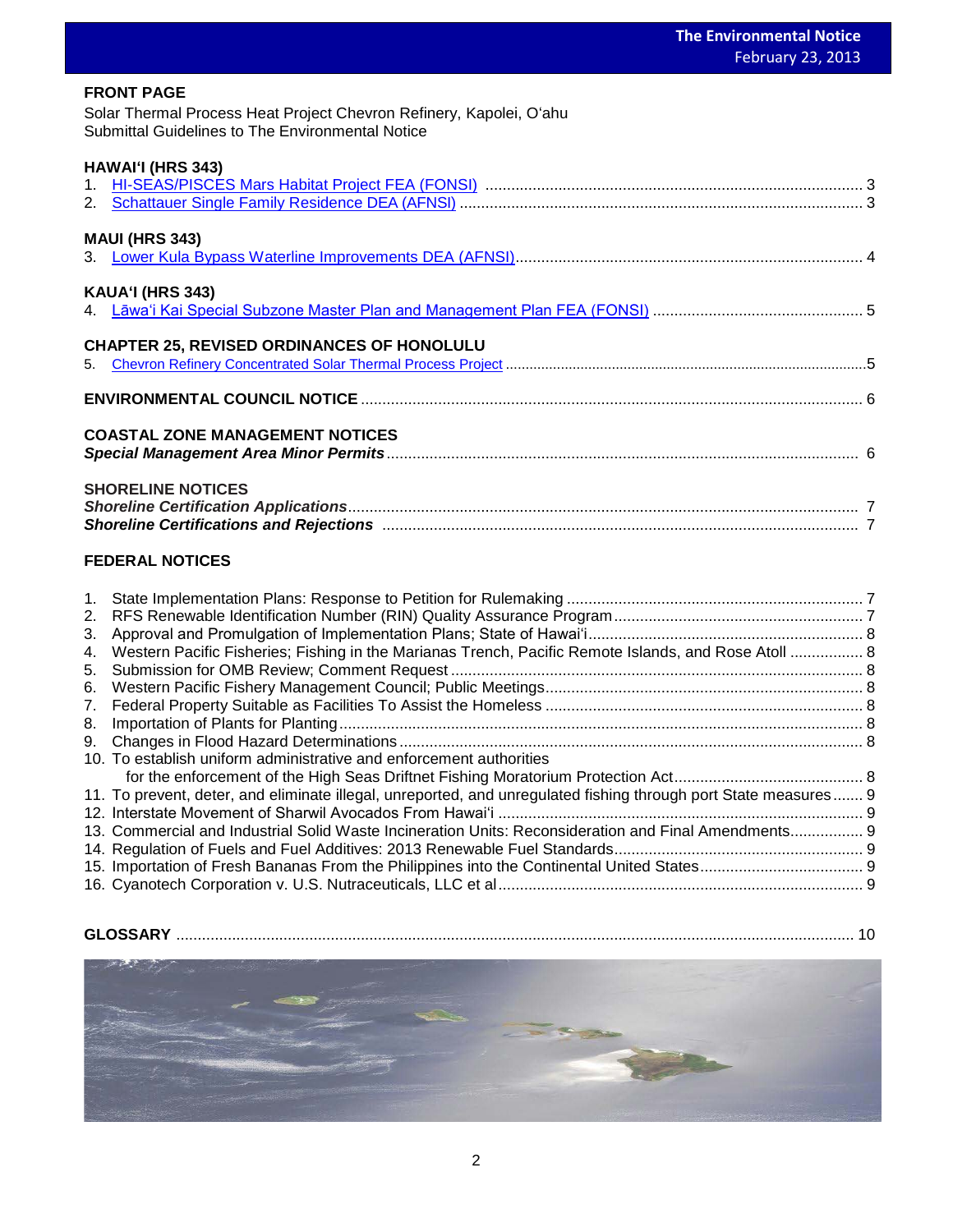# **HAWAII (HRS 343)**

# **1. [HI-SEAS/PISCES Mars Habitat Project](http://oeqc.doh.hawaii.gov/Shared%20Documents/EA_and_EIS_Online_Library/Hawaii/2010s/2013-02-23-HI-FEA-5b-University-of-Hawaii-HI-Seas-Pisces-Mars-Habitat-Project.pdf) FEA (FONSI)**

| Island:                        | Hawaiʻi                                          |  |  |
|--------------------------------|--------------------------------------------------|--|--|
| <b>District:</b>               | North Hilo                                       |  |  |
| TMK:                           | $(3rd)$ 3-8-001:001 (por.)                       |  |  |
| <b>Permits:</b>                | <b>Conservation District Use Permit: Forest</b>  |  |  |
|                                | Reserve Special Use Permit; State Historic       |  |  |
|                                | Preservation Division Determination of No Effect |  |  |
| <b>Proposing/Determination</b> |                                                  |  |  |
| Agency:                        | University of Hawai'i, 2440 Campus Road, Box     |  |  |
|                                | 368, Honolulu, HI 96822                          |  |  |
|                                | Contact: Dr. Kim Binsted, (808) 398-1300,        |  |  |
|                                | binsted@hawaii.edu                               |  |  |
| <b>Consultant:</b>             | Geometrician Associates, PO Box 396, Hilo, HI    |  |  |
|                                | 96721                                            |  |  |
|                                | Contact: Ron Terry, (808) 969-7090               |  |  |
| <b>Status:</b>                 | Finding of No Significant Impact Determination   |  |  |



The Department of Information and Computer Sciences at the University of Hawaiʻi at Mānoa UHM, in collaboration with Cornell University and the Pacific International Space Center for Exploration Systems (PISCES), seeks to prepare and manage a temporary experimental site at the 8,000-foot elevation on Mauna Loa, on Hawaiʻi Island. The site is on a cinder cone ridge surrounded by lava flows and closely resembles the surface of mars. Experiments conducted over five years would utilize a small, portable "habitat" similar to the one that might be constructed for Mars to focus on issues astronauts will experience as they explore the solar system. The central experiment will focus on food needs during long-term planetary exploration missions. The project will also partner with schools for student participation through internships, classes and outreach with K-12 students. The project would install the habitat within an area of about 0.5 acres of State land on a disturbed part of the former quarry in Mauna Loa Forest Reserve. All wastewater and biological waste will be contained for regular servicing and removal. Power will be supplied by an ultra-quiet and efficient generator. The site contains little vegetation, no rare, threatened or endangered species, and no archaeological sites or cultural practices. In order to keep the keep the site isolated, the quarry access road would be gated and locked at a point about 2,300 feet west of Mauna Loa Road during the five years of the experiment. After five years, the project would terminate, the habitat would be removed, and the site would be cleared of any debris or traces of the experiment. After five years, the project would terminate, the habitat would be removed, and the site would be cleared of any debris or traces of the experiment.

## **2. [Schattauer Single Family Residence](http://oeqc.doh.hawaii.gov/Shared%20Documents/EA_and_EIS_Online_Library/Hawaii/2010s/2013-02-23-HI-DEA-5e-Schattauer-Single-Family-Residence-North-Kona.pdf) DEA (AFNSI)**

| Island:            | Hawaiʻi                                               |
|--------------------|-------------------------------------------------------|
| <b>District:</b>   | North Kona                                            |
| TMK:               | (3) 7-9-006:014                                       |
| Permits:           | <b>Conservation District Use Permit</b>               |
| <b>Applicant:</b>  | Kainaliu Kahakai LLC, PO Box 2300, Kealakekua, HI     |
|                    | 96750. Contact: George Schattauer                     |
| <b>Approving</b>   |                                                       |
| Agency:            | Office of Conservation and Coastal Lands, DLNR, PO    |
|                    | Box 621, Honolulu, HI 96809                           |
|                    | Contact: Michael Cain, (808) 587-0048                 |
| <b>Consultant:</b> | Ali'i Architects, 75-5742 Kuakini Highway, Suite 205, |
|                    | Kailua Kona, 96740. Contact: Ali Ghalamfarsa, (808)   |
|                    | 329-8777                                              |

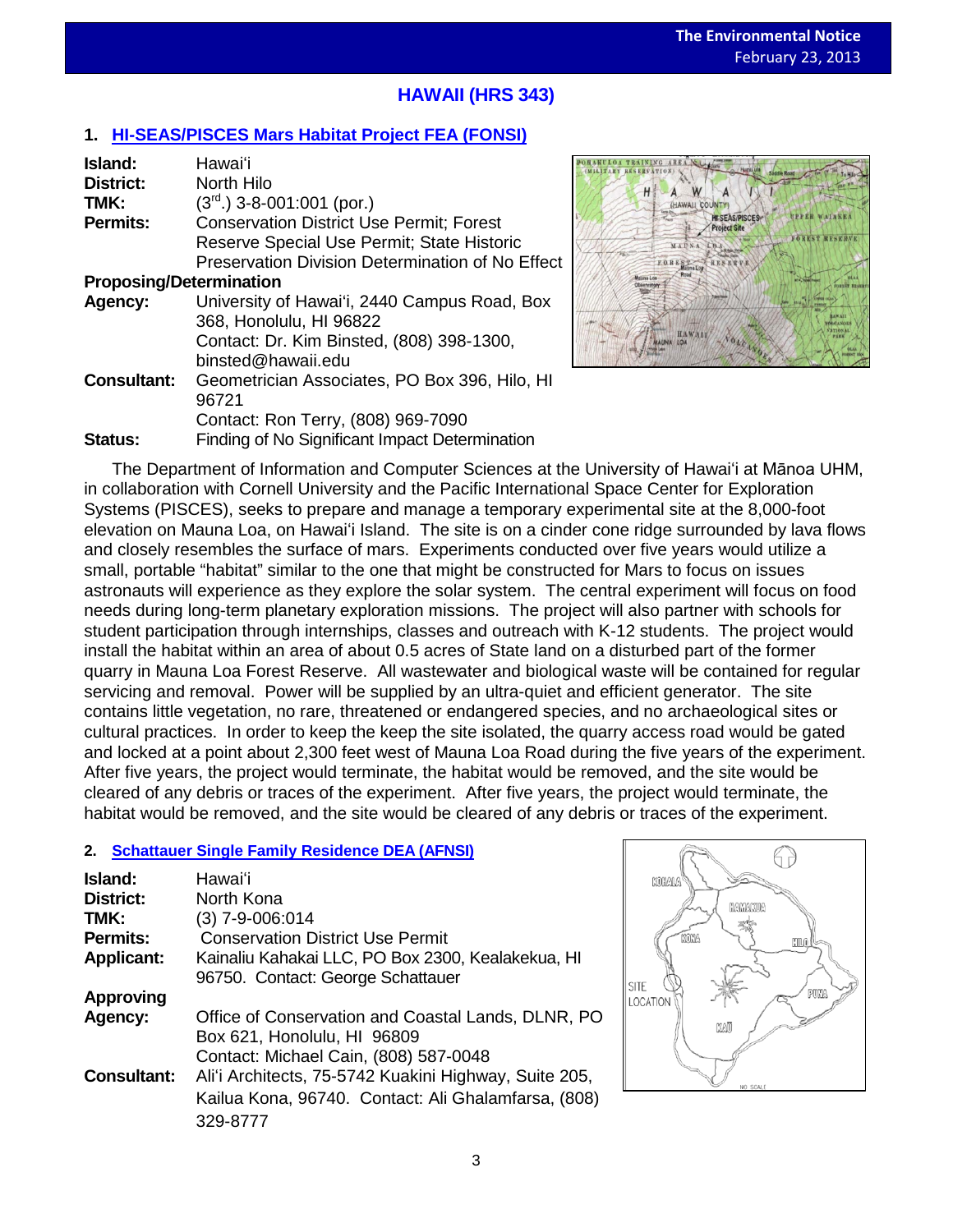Status: Statutory 30-day public review and comment period starts, comments are due by March 27, 2013. Send comments to the proposing/determination agency and consultant.

The applicant proposes to build a one-story two-bedroom single family residence on a 2.35-acre coastal parcel. The total developed area of the residence will be 2448 square feet. The foundation will be a combination of post and concrete piers and shear footings. The finished height will be nineteen feet above grade.

The proposed residence will be set back 40 feet from the shoreline, and 33 feet mauka from an existing rock wall that runs parallel to the shore. Access will be via an unpaved driveway. No additional landscaping is proposed.

The soil is stony silt loam with underlying *pāhoehoe* lava. The slope ranges from six to twelve percent, with a maximum height of 14-feet above mean sea level. The vegetation is dominated by nonnative grasses, *kiawe*, *koa haole*, tamarind, and coconut palms. An archaeological survey identified ten sites of interest: a well system, stone walls, a house platform, and pre-Contact *papamū, poho*, water basins, and petroglyphs. The applicant has proposed passive protection of these through the establishment of two preservation easements.

Traditional uses of the property include pole fishing, throw net fishing, *ʻopihi* gathering, and crabbing. The applicant states that they both support and participate in these activities.

# **MAUI (HRS 343)**

### **3. [Lower Kula Bypass Waterline Improvements](http://oeqc.doh.hawaii.gov/Shared%20Documents/EA_and_EIS_Online_Library/Maui/2010s/2013-02-23-MA-DEA-5b-Lower-Kula-Bypass-Waterline-Improvements.pdf) DEA (AFNSI)**

| Island:            | Maui                                              |
|--------------------|---------------------------------------------------|
| <b>District:</b>   | Makawao                                           |
| TMK:               | $(2)$ 2-3-004:032 and 013 (por.)                  |
| <b>Permits:</b>    | Grading (as applicable)                           |
|                    | <b>Proposing/Determination</b>                    |
| Agency:            | Department of Hawaiian Home Lands, 91-5420        |
|                    | Kapolei Parkway, Kapolei, HI 96805                |
|                    | Contact: Stewart Matsunaga, (808) 620-9270        |
| <b>Consultant:</b> | Munekiyo & Hiraga, Inc., 305 High Street, Suite   |
|                    | 104, Wailuku, HI 96793                            |
|                    | Contact: Mitsuru "Mich" Hirano, (808)244-2015     |
| Statue             | Statutory 30-day public review and comment period |



Statutory 30-day public review and comment period starts, comments are due by March 27, 2013. Send comments to the proposing/determination agency and consultant**.** 

The proposed project is located in Kula, Maui approximately 0.5 mile east of the intersection of Kula Highway and Omaopio Road. The proposed project involves installing an 18-inch ductile iron bypass waterline from the 2 million gallon Kula Kai Water Tank and connecting to an existing 12-inch waterline at the Kula Kai Booster Pump Station located approximately 1,274 feet to the southwest at elevation 2,730 feet mean sea level (msl). The new 18-inch waterline will supplement an existing 18-inch waterline currently servicing the tank. Water from the existing 18-inch waterline is shared at times during high demand with the Upper Kula Water System to provide additional source supply to the upper system. The new waterline will directly supply the booster pumping station to provide water to the upper system when needed, thereby eliminating the need to share water using the existing waterline. The new waterline will be designed and constructed by the Department of Hawaiian Home Lands and will be turned over to the County of Maui, Department of Water Supply (DWS) upon completion. The County of Maui has a 15-foot easement for the existing and new waterline from the landowner, Haleakala Ranch.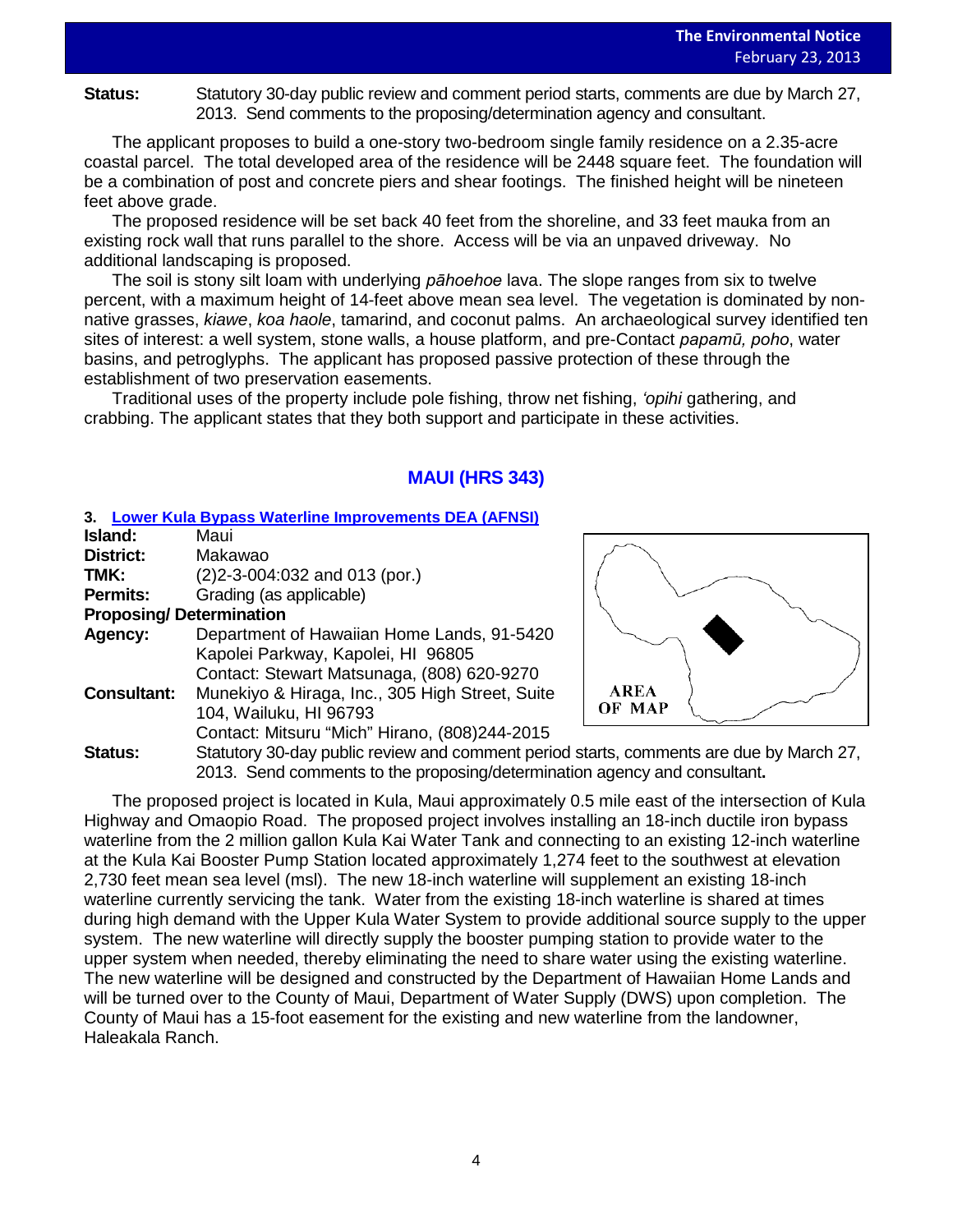# **Kauaʻi (HRS 343)**

## **4. Lāwa'i Kai [Special Subzone Master Plan and Management Plan FEA \(FONSI\)](http://oeqc.doh.hawaii.gov/Shared%20Documents/EA_and_EIS_Online_Library/Kauai/2010s/2013-02-23-KA-FEA-5e-Lawai-Kai-Special-Subzone-Master-and-Management-Plan-Kauai.pdf)**

| Island:            | Kauaʻi                                                                                                                         |  |
|--------------------|--------------------------------------------------------------------------------------------------------------------------------|--|
| <b>District:</b>   | Koloa                                                                                                                          |  |
| TMK:               | (4) 2-6-002:001, 004-009 and (4) Submerged<br>Lands                                                                            |  |
| <b>Permits:</b>    | <b>Conservation District Use Permit</b>                                                                                        |  |
| <b>Applicant:</b>  | National Tropical Botanical Garden, 3530 Papalina<br>Rd., Kalaheo, HI 96741                                                    |  |
| <b>Approving</b>   |                                                                                                                                |  |
| Agency:            | Office of Conservation and Coastal Lands, DLNR,<br>Kalanimoku Building, 1151 Punchbowl Street,<br>Room 131, Honolulu, HI 96813 |  |
|                    | Contact: Samuel J. Lemmo, (808) 587-0377                                                                                       |  |
| <b>Consultant:</b> | NKN Project Planning, 4849 I'iwi Rd., Kapa'a, HI 96754                                                                         |  |
| Status:            | Finding of No Significant Impact Determination                                                                                 |  |



The current State Land Use District of the National Tropical Botanical Garden (NTBG) is the Conservation District Limited and Resource Subzones. The applicant is proposing (petitioning) to modify the existing Conservation District Subzone from its current designation into the Lawa'i Kai Special Subzone.

The applicant is proposing to continue using the privately-owned portions of the proposed Special Subzone as a botanical garden dedicated to conservation, research and education, and to continue using the publically-owned portions of the proposed Special Subzone for conservation with managed public recreational use. No new development is planned within the proposed Special Subzone other than upgrades, repairs and maintenance of the existing infrastructure and facilities. The proposed Lawa'i Kai Special Subzone Master Plan recommends maintaining the current level of public use of the beach and bay, and to effectively preserve the natural and cultural shoreline resources.

# **CHAPTER 25, Revised Ordinances of Honolulu**

## **5. [Chevron Refinery Concentrated Solar Thermal Process Project](http://oeqc.doh.hawaii.gov/Shared%20Documents/EA_and_EIS_Online_Library/Non-343-EA-EIS-Documents-(SMA)/2013-02-23-OA-SMA-FEA-5e-Chevron-Refinery-Concentrated-Solar-Thermal-Process-Project.pdf)**

| Island:            | Oʻahu                                                                                                                                                                                                                                               |                                        |
|--------------------|-----------------------------------------------------------------------------------------------------------------------------------------------------------------------------------------------------------------------------------------------------|----------------------------------------|
| <b>District:</b>   | 'Ewa                                                                                                                                                                                                                                                |                                        |
| TMK:               | $(1)$ 9-1-014-010                                                                                                                                                                                                                                   |                                        |
| <b>Permits:</b>    | National Historic Preservation Act, Section 106<br>Consultation, National Pollutant Discharge<br><b>Elimination System Permit, Community Noise</b><br>Permit Application, Chapter 200, Title 11, HAR<br>Environmental review and Determination, SMA | <b>EGEND</b><br><b>VANACEMENT AREA</b> |
|                    | Permit, Building Permit                                                                                                                                                                                                                             |                                        |
| <b>Applicant:</b>  | Chevron, 91-480 Malakole Street, Kapolei,<br>O'ahu, HI 96707<br>Contact: Chris Cavote, (808) 682-2215                                                                                                                                               |                                        |
| <b>Approving</b>   |                                                                                                                                                                                                                                                     |                                        |
| Agency:            | City and County of Honolulu, Department of Planning and Permitting, 650 South King<br>Street, 7 <sup>th</sup> Floor, Honolulu, HI 96813                                                                                                             |                                        |
| <b>Consultant:</b> | Contact: Nelson Armitage, (808) 768-8014<br>URS Corporation, 615 Pi'ikoi Street, Suite 900, Honolulu Hawaii 96814<br>Contact: Darla Guerrero, (808) 593-1116                                                                                        |                                        |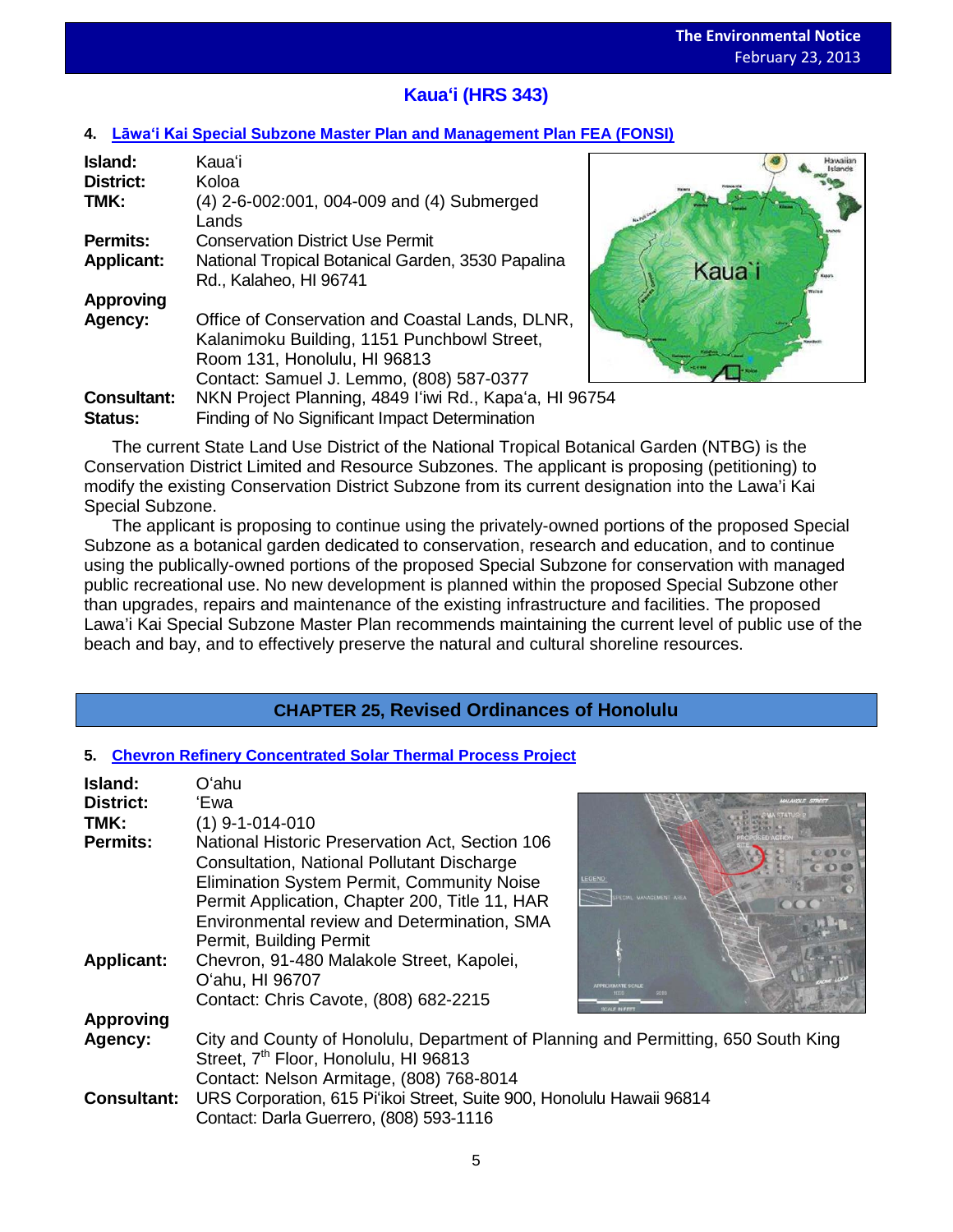Chevron is developing a demonstration project of solar thermal technology applied in a manufacturing<br>Example The project will be utilized to effect hymics of facel fields used to appear to be at an determined environment. The project will be utilized to offset burning of fossil fuels used to generate heat and steam for internal use.

The area for this project is located within the Chevron Kapolei Refinery, parallel with the shoreline, and is approximately 15.5 acres (460 ft. by 1575 ft.). The site is currently being used to store equipment and as a temporary staging and working area for other projects on the refinery. The site is within the Special Management Area and will require a SMA permit.

The Proposed Action would have no significant impacts to any environmental resource areas. The implementation of standard Best Management Practices will ensure no significant impacts occur to geological and soil resources and water resources. Shielding of exterior lighting will ensure that no significant impacts occur to biological resources. The Proposed Action would no contribute to any significant cumulative impacts or reasonably foreseeable direct or indirect effects on any coastal use or resource of the State's coastal zone.

The Proposed Action would have no indirect, secondary, or cumulative impacts to any environmental resource areas.

# **ENVIRONMENTAL COUNCIL NOTICE**

The Environmental Council has a tentative meeting scheduled for Thursday, March 21, 2013. Please go to the State [Calendar](http://calendar.ehawaii.gov/calendar/html/event) website six days prior to the meeting date to review the agenda. For more information, contact the Council at [oeqchawaii@doh.hawaii.gov](mailto:oeqchawaii@doh.hawaii.gov) or call 586-4185.

# **COASTAL ZONE MANAGEMENT NOTICES**

## **Special Management Area (SMA) Minor Permits**

The SMA Minor permits below have been approved (HRS 205A-30). For more information, contact the county/state Planning Department. Honolulu (768-8014); Hawaii (East Hi, 961-8288; West Hi, 323-4770); Kauai (241-4050); Maui (270-7735); Kakaʻako or Kalaeloa Community Development District (587-2841).

| <b>Location (TMK)</b>                          | <b>Description (File No.)</b>                                                                                                                                 | <b>Applicant/Agent</b>                                               |
|------------------------------------------------|---------------------------------------------------------------------------------------------------------------------------------------------------------------|----------------------------------------------------------------------|
| Hawai'i: Puna (1-5-057: 013)                   | Construction and Drilling of Water Well (SMM<br>$13 - 258$                                                                                                    | Thomas M. Mullen                                                     |
| Hawai'i: South Kona (8-3-004: portion          | Ke'ei Waterline Improvements Project (SMM                                                                                                                     | Kamehameha Schools Bishop                                            |
| of 001 and 8-3-005: portion of 001)            | $13 - 259$                                                                                                                                                    | Estates                                                              |
| Kaua'i: Kapa'a (4-3-009: 003)                  | Demolition of Existing Residence and Rebuild<br>Single-family Residence (SMA(M)-2013-15)                                                                      | Jim Molz                                                             |
| Kaua'i: Moloa'a (4-9-014: 003)                 | Installation of Private Water Well (SMA(M)-<br>$2013 - 16$                                                                                                    | Norman D. Thompson                                                   |
| Kaua'i: Kīlauea (5-2-010: 031)                 | Proposed 6-foot Wide Maintenance Trail,<br>Approximately 430 Lineal Feet (SMA(M)-<br>$2013 - 17$                                                              | <b>Gary Stewart</b>                                                  |
| Maui: Kihei (3-9-018: 017)                     | Lobby Addition (SM2 20130008)                                                                                                                                 | <b>Scott Medeiros</b>                                                |
| Maui: Wailea (2-1-008: 151)                    | Parking Lot Alterations (SM2 20130009)                                                                                                                        | <b>Steven Marlette</b>                                               |
| Maui: Hana (1-3-002: 039)                      | Restroom Facility (SM2 20130010)                                                                                                                              | Kahanu Gardens (Claudia Kalaola)                                     |
| O'ahu: Kaka'ako (2-1-015: 052)                 | Soil Test Borings (SMA/13-1)                                                                                                                                  | University of Hawai'i/ Wilson<br><b>Okamoto Corporation</b>          |
| O'ahu: Haleiwa (6-2-007: 020)                  | Haleiwa Retail Buildings Repair (Ishimoto<br>Store) - Minor Modifications, Alterations,<br>Repairs, and Additions to the Historic<br>Structures (2012/SMA-47) | 66-526 Kamehameha Highway,<br>LLC/PlanPacific, Inc.                  |
| O'ahu: Maunalua (3-9-011: 002, 005<br>and 007) | Makapu'u Lighthouse Roadway<br>Improvements (2012/SMA-50)                                                                                                     | Department of Land and Natural<br>Resources/Mitsunaga and Associates |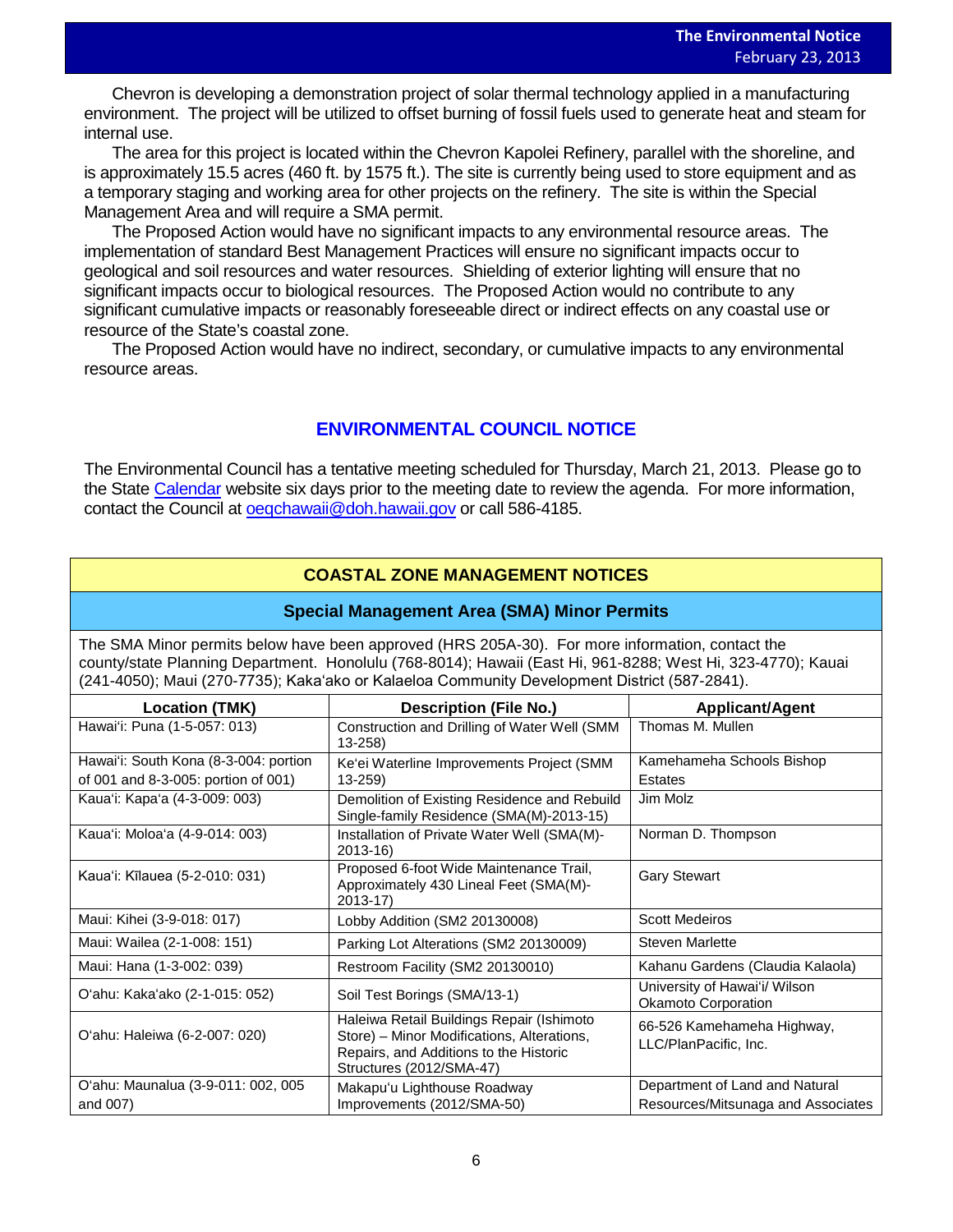# **SHORELINE NOTICES**

# **SHORELINE CERTIFICATION APPLICATIONS**

The shoreline certification applications above are available for review at the DLNR Offices on Kauaʻi, Hawaiʻi, Maui, and Honolulu, 1151 Punchbowl Street, Room 220 (HRS 205A-42 and HAR 13-222-12). All comments shall be submitted in writing to the State Land Surveyor, 1151 Punchbowl Street, Room 210, Honolulu, HI 96813 and postmarked no later than 15 calendar days from the date of the public notice of the application. For more information, call Ian Hirokawa at 587-0420.

| File No. | Date    | Location                                                                                                                                                                                                                      | <b>Applicant/Owner</b>                                     | TMK         |
|----------|---------|-------------------------------------------------------------------------------------------------------------------------------------------------------------------------------------------------------------------------------|------------------------------------------------------------|-------------|
| MA-537   | 2/6/13  | Lot 45 of the Waiohuli-Keokea Beach Lots, Second<br>Series situate at Waiohuli-Keokea, Kihei, Wailuku,<br>Maui<br>Address: 1716 Halama Street<br>Purpose: N/A                                                                 | Akamai Land Surveying, Inc./<br>George & Nancy Hecht Trust | 3-9-011:004 |
| HA-461   | 2/5/13  | Block 1, Lot 8 of Miloli'i Beach Lots Subdivision<br>being a portion of Grant No. 3723 to J.M. Monsarrat<br>situate at Papa 2 <sup>nd</sup> , South Kona, Island of Hawai'i<br>Address: Kai Ave.<br>Purpose: New construction | Thomas Pattison/ Donald &<br>Debra McNamee                 | 8-8-005:105 |
| KA-373   | 1/31/13 | Lot 1-A Land Court Consolidation 125 (Map 2)<br>situate at Koloa, Kaua'i<br>Address: 2253 Poʻipū Road<br>Purpose: SMA emergency application                                                                                   | Portugal Surveying, LLC/<br>Moana Development Corp.        | 2-8-017:027 |

# **Shoreline Certifications and Rejections**

The shoreline notices below have been proposed for certification or rejection by DLNR (HRS 205A-42 and HAR 13-222-26). Any person or agency who wants to appeal shall file a notice of appeal in writing with DLNR no later than 20 calendar days from the date of this public notice. Send the appeal to the Board of Land and Natural Resource, 1151 Punchbowl Street, Room 220, Honolulu, HI 96813.

| File No. | <b>Proposed/Rejected</b>            | Location                                                                                                                                                                                                                                       | <b>Applicant/Owner</b>                                        | TMK         |
|----------|-------------------------------------|------------------------------------------------------------------------------------------------------------------------------------------------------------------------------------------------------------------------------------------------|---------------------------------------------------------------|-------------|
| MA-524   | Proposed Shoreline<br>Certification | Land Court Application 1820 (Map 1) being<br>also Grant 2677 to Hanai. Hekiku and<br>Kapeke situate at Mokae-Nui, Hana, Maui<br>Address: 0 Haneo'o Road<br>Purpose: Obtain permits to replace cesspool<br>system with an aerobic septic system | Akamai Land Surveying,<br>Inc./ Heavenly Hana<br><b>LLC</b>   | 1-4-010:001 |
| OA-1496  | Rejection                           | Lot 34-D Kahala Cliffs Subdivision situate at<br>Kahala, Honolulu, O'ahu<br>Address: 4162 Black Point Road<br>Purpose: Sale of property                                                                                                        | Walter P. Thompson,<br>Inc./ Kevin Fialko                     | 3-5-001:004 |
| MA-513   | Rejection                           | Royal Patent 4376, Land Commission Award<br>6225, Apana 1 to Naholowa'a situate at<br>Halaka'a, Lahaina, Maui<br>Address: 313 Front Street<br>Purpose: Renovation permit                                                                       | Akamai Land Surveying,<br>Inc./ Steven R. & Deana<br>Campbell | 4-6-003:007 |

# **FEDERAL NOTICES**

1. [State Implementation Plans: Response to Petition for Rulemaking](http://www.gpo.gov/fdsys/pkg/FR-2013-02-22/pdf/2013-03734.pdf)

Federal Register. Proposed Rules. Proposed rule. RIN 2060-AR68. Friday, February 22, 2013. ...California; Air Division, 75 **Hawaiʻi** and the Pacific Hawthorne...copy of this proposal **notice** will also be available...Arizona, California, **Hawaiʻi**, and Nevada State Implementation Plans; **Notice** of proposed rulemaking...Arizona, California, **Hawaiʻi**, and Nevada..[.More Information](http://www.gpo.gov/fdsys/search/pagedetails.action?na=&se=&sm=&flr=&ercode=&dateBrowse=&govAuthBrowse=&collection=&historical=false&st=hawaii+notices&=collection%3Afr&psh=&sbh=&tfh=&originalSearch=&sb=dno&sb=dno&ps=50&ps=50&granuleId=2013-03734&packageId=FR-2013-02-22)

2. [RFS Renewable Identification Number \(RIN\) Quality Assurance Program](http://www.gpo.gov/fdsys/pkg/FR-2013-02-21/pdf/2013-03206.pdf) Federal Register. Proposed Rules. Proposed rule. RIN 2060-AR72. Thursday, February 21, 2013. ...in the 48 U.S. contiguous states and **Hawaiʻi**. Any other use in the 48 U.S. contiguous states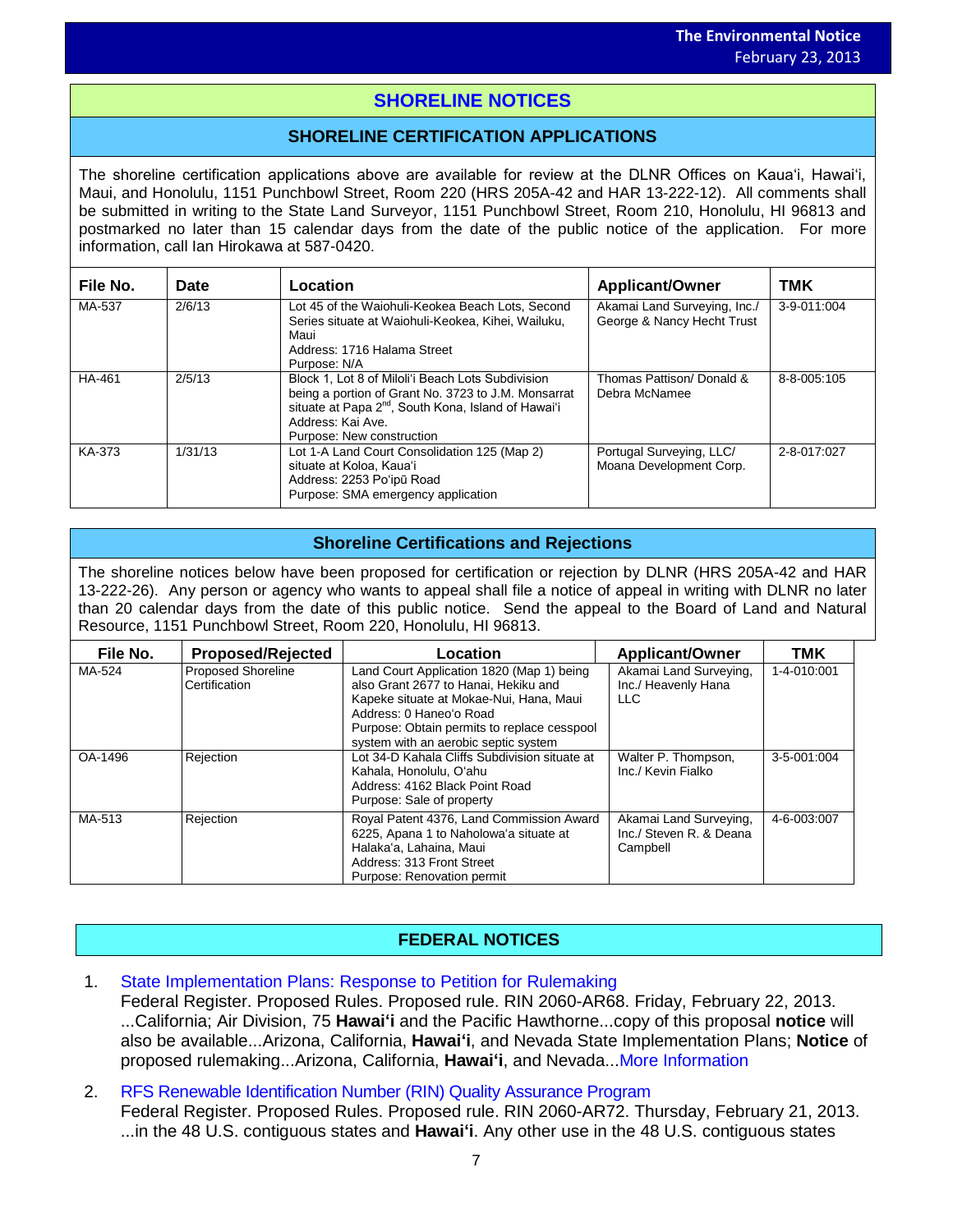and **Hawaiʻi** is a violation of 40 CFR 80.1460(g...in the 48 U.S. contiguous states and **Hawaiʻi**. Any other use in the 48 U.S...[.More Information](http://www.gpo.gov/fdsys/search/pagedetails.action?na=&se=&sm=&flr=&ercode=&dateBrowse=&govAuthBrowse=&collection=&historical=false&st=hawaii+notices&=collection%3Afr&psh=&sbh=&tfh=&originalSearch=&sb=dno&sb=dno&ps=50&ps=50&granuleId=2013-03206&packageId=FR-2013-02-21)

3. [Approval and Promulgation of Implementation Plans; State of Hawai](http://www.gpo.gov/fdsys/pkg/FR-2013-02-21/pdf/2013-03842.pdf)ʻi

Federal Register. Rules and Regulations. Final rule; notice of administrative change. Thursday, February 21, 2013.

...Implementation Plans; State of **Hawaiʻi**; Update to Materials...ACTION: Final rule; **notice** of administrative change...submitted by the State of **Hawaiʻi** that are incorporated...et seq. Subpart M--**Hawaii** 0 2. Section 52.620...of the approval, and **notice** of any change in..[.More Information](http://www.gpo.gov/fdsys/search/pagedetails.action?na=&se=&sm=&flr=&ercode=&dateBrowse=&govAuthBrowse=&collection=&historical=false&st=hawaii+notices&=collection%3Afr&psh=&sbh=&tfh=&originalSearch=&sb=dno&sb=dno&ps=50&ps=50&granuleId=2013-03842&packageId=FR-2013-02-21)

4. [Western Pacific Fisheries; Fishing in the Marianas Trench, Pacific Remote Islands, and Rose Atoll](http://www.gpo.gov/fdsys/pkg/FR-2013-02-21/pdf/2013-03873.pdf) Federal Register. Proposed Rules. Proposed rule; request for comments. RIN 0648-BA98. Thursday, February 21, 2013.

...Pacific Remote Islands (PRI), **Hawaiʻi**, and western Pacific pelagic...Fisheries, as stated in the **Notice** of Availability published...vessels in the Territories and in Hawaiʻi would be considered small entities...visiting Palmyra Atoll from **Hawaiʻi**. Fishing effort,..[.More Information](http://www.gpo.gov/fdsys/search/pagedetails.action?na=&se=&sm=&flr=&ercode=&dateBrowse=&govAuthBrowse=&collection=&historical=false&st=hawaii+notices&=collection%3Afr&psh=&sbh=&tfh=&originalSearch=&sb=dno&sb=dno&ps=50&ps=50&granuleId=2013-03873&packageId=FR-2013-02-21)

5. [Submission for OMB Review; Comment Request](http://www.gpo.gov/fdsys/pkg/FR-2013-02-19/pdf/2013-03680.pdf)

Federal Register. Notices. Tuesday, February 19, 2013.

...33 (Tuesday, February 19, 2013)] [**Notices**] [Page 11626] [FR Doc No: 2013-03680...statutes including Florida Statute 120.54, **Hawaiʻi** Revised Statute 201M-2, New Jersey...within 30 days of publication of this **notice** to..[.More Information](http://www.gpo.gov/fdsys/search/pagedetails.action?na=&se=&sm=&flr=&ercode=&dateBrowse=&govAuthBrowse=&collection=&historical=false&st=hawaii+notices&=collection%3Afr&psh=&sbh=&tfh=&originalSearch=&sb=dno&sb=dno&ps=50&ps=50&granuleId=2013-03680&packageId=FR-2013-02-19)

6. [Western Pacific Fishery Management Council; Public Meetings](http://www.gpo.gov/fdsys/pkg/FR-2013-02-19/pdf/2013-03665.pdf)

Federal Register. Notices. Notice of public meetings and hearings. RIN 0648-XC50. Tuesday, February 19, 2013.

...February 19, 2013)] [**Notices**] [Pages 11628-11630...NOAA), Commerce. ACTION: **Notice** of public meetings and hearings...7 Re-consultation of the **Hawaiʻi** Deep-set Longline Fishery...Fishery B. American Samoa and **Hawaiʻi** Longline Quarterly..[.More Information](http://www.gpo.gov/fdsys/search/pagedetails.action?na=&se=&sm=&flr=&ercode=&dateBrowse=&govAuthBrowse=&collection=&historical=false&st=hawaii+notices&=collection%3Afr&psh=&sbh=&tfh=&originalSearch=&sb=dno&sb=dno&ps=50&ps=50&granuleId=2013-03665&packageId=FR-2013-02-19)

7. [Federal Property Suitable as Facilities To Assist the Homeless](http://www.gpo.gov/fdsys/pkg/FR-2013-02-15/pdf/2013-02948.pdf)

Federal Register. Notices. Notice. Friday, February 15, 2013. ...amended, HUD is publishing this **Notice** to identify Federal buildings...properties identified in this **Notice** (i.e., acreage, floor...ea. time to access facility **HAWAII** BUILDING Bldg. 849 Property...BLDG. TT; poor conditions **HAWAII** BUILDING P-88 Property..[.More Information](http://www.gpo.gov/fdsys/search/pagedetails.action?na=&se=&sm=&flr=&ercode=&dateBrowse=&govAuthBrowse=&collection=&historical=false&st=hawaii+notices&=collection%3Afr&psh=&sbh=&tfh=&originalSearch=&sb=dno&sb=dno&ps=50&ps=50&granuleId=2013-02948&packageId=FR-2013-02-15)

8. [Importation of Plants for Planting](http://www.gpo.gov/fdsys/pkg/FR-2013-02-12/pdf/2013-03058.pdf)

Federal Register. Proposed Rules. Proposed rule. RIN 0579-AD47. Tuesday, February 12, 2013. ...District of Columbia, Guam, **Hawaiʻi**, Kansas, and the Northern...broker's document, or a **notice** form provided for that purpose...319--FOREIGN QUARANTINE **NOTICES** 0 1. The authority citation...District of Columbia, Guam, **Hawaiʻi**, Kansas, and the..[.More Information](http://www.gpo.gov/fdsys/search/pagedetails.action?na=&se=&sm=&flr=&ercode=&dateBrowse=&govAuthBrowse=&collection=&historical=false&st=hawaii+notices&=collection%3Afr&psh=&sbh=&tfh=&originalSearch=&sb=dno&sb=dno&ps=50&ps=50&granuleId=2013-03058&packageId=FR-2013-02-12)

- 9. [Changes in Flood Hazard Determinations](http://www.gpo.gov/fdsys/pkg/FR-2013-02-11/pdf/2013-03004.pdf) Federal Register. Notices. Final Notice. Monday, February 11, 2013. ...Management Agency, DHS. ACTION: Final **Notice**...community listed in the table below. **Notice** of these modified flood hazard determinations...100 10th Street, Columbus, GA 31901. **Hawaiʻi**: Honolulu (FEMA Docket City and..[.More Information](http://www.gpo.gov/fdsys/search/pagedetails.action?na=&se=&sm=&flr=&ercode=&dateBrowse=&govAuthBrowse=&collection=&historical=false&st=hawaii+notices&=collection%3Afr&psh=&sbh=&tfh=&originalSearch=&sb=dno&sb=dno&ps=50&ps=50&granuleId=2013-03004&packageId=FR-2013-02-11)
- 10. [To establish uniform administrative and enforcement authorities for the enforcement of the High](http://www.gpo.gov/fdsys/pkg/BILLS-113s269is/pdf/BILLS-113s269is.pdf) [Seas Driftnet Fishing Moratorium Protection](http://www.gpo.gov/fdsys/pkg/BILLS-113s269is/pdf/BILLS-113s269is.pdf) Act Congressional Bills. 113th Congress. Introduced in Senate. Monday, February 11, 2013. ...designated by the Secretary after **notice** and an opportunity for a hearing...United States for the District of **Hawaiʻi**. Each violation shall be a separate...be open to the public, and prior **notice** of meetings shall be made public..[.More Information](http://www.gpo.gov/fdsys/search/pagedetails.action?na=&se=&sm=&flr=&ercode=&dateBrowse=&govAuthBrowse=&collection=&historical=false&st=hawaii+notices&=collection%3Afr&psh=&sbh=&tfh=&originalSearch=&sb=dno&sb=dno&ps=50&ps=50&granuleId=&packageId=BILLS-113s269is)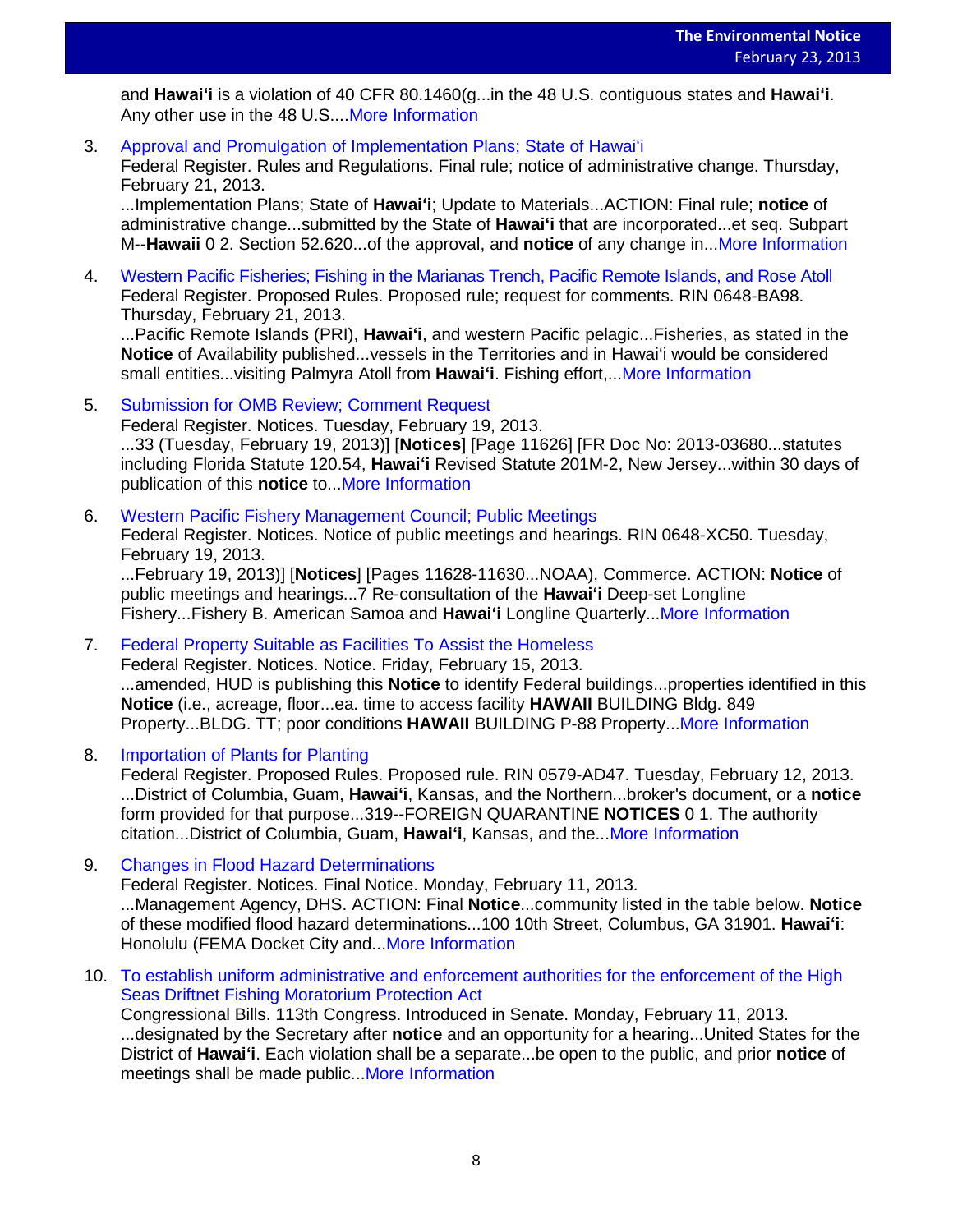- 11. [To prevent, deter, and eliminate illegal, unreported, and unregulated fishing through port State](http://www.gpo.gov/fdsys/pkg/BILLS-113s267is/pdf/BILLS-113s267is.pdf) measures Congressional Bills. 113th Congress. Introduced in Senate. Monday, February 11, 2013. ...application by the United States and after **notice** to such person, shall have jurisdiction...the purpose of this section, for **Hawaiʻi** or any possession of the United States...is found by the Secretary (after **notice** and opportunity for a hearing in..[.More Information](http://www.gpo.gov/fdsys/search/pagedetails.action?na=&se=&sm=&flr=&ercode=&dateBrowse=&govAuthBrowse=&collection=&historical=false&st=hawaii+notices&=collection%3Afr&psh=&sbh=&tfh=&originalSearch=&sb=dno&sb=dno&ps=50&ps=50&granuleId=&packageId=BILLS-113s267is)
- 12. [Interstate Movement of Sharwil Avocados From Hawai](http://www.gpo.gov/fdsys/pkg/FR-2013-02-07/pdf/2013-02781.pdf)ʻi

Federal Register. Proposed Rules. Proposed rule. RIN 0579-AD70. Thursday, February 7, 2013. ...part 318, ``State of **Hawaii** and Territories Quarantine **Notices**'' (referred to below...Cottonseeds, Fruits, Guam, **Hawaiʻi**, Plant diseases and...PART 318--STATE OF **HAWAII** AND TERRITORIES QUARANTINE **NOTICES** 0 1. The authority..[.More Information](http://www.gpo.gov/fdsys/search/pagedetails.action?na=&se=&sm=&flr=&ercode=&dateBrowse=&govAuthBrowse=&collection=&historical=false&st=hawaii+notices&=collection%3Afr&psh=&sbh=&tfh=&originalSearch=&sb=dno&sb=dno&ps=50&ps=50&granuleId=2013-02781&packageId=FR-2013-02-07)

13. [Commercial and Industrial Solid Waste Incineration Units: Reconsideration and Final Amendments](http://www.gpo.gov/fdsys/pkg/FR-2013-02-07/pdf/2012-31632.pdf) Federal Register. Rules and Regulations. Final rule; notice of final action on... RIN 2060-AR15, 2060-AR15. Thursday, February 7, 2013.

...agreed to undertake further **notice** and comment proceedings related...same day, the EPA issued a **notice** that it intended to reconsider...Hovensa L.L.C. and Tesoro **Hawaiʻi** Corp., Industry Coalition...18, 2011, the EPA issued a **notice** to postpone the effective..[.More Information](http://www.gpo.gov/fdsys/search/pagedetails.action?na=&se=&sm=&flr=&ercode=&dateBrowse=&govAuthBrowse=&collection=&historical=false&st=hawaii+notices&=collection%3Afr&psh=&sbh=&tfh=&originalSearch=&sb=dno&sb=dno&ps=50&ps=50&granuleId=2012-31632&packageId=FR-2013-02-07)

- 14. [Regulation of Fuels and Fuel Additives: 2013 Renewable Fuel Standards](http://www.gpo.gov/fdsys/pkg/FR-2013-02-07/pdf/2013-02794.pdf) Federal Register. Proposed Rules. Proposed rule. RIN 2060-AR43. Thursday, February 7, 2013. ...calendar year, thereby providing advance **notice** and certainty to obligated parties...included in the public docket without prior **notice**. If you have any questions about CBI...flexibility analysis of any rule subject to **notice** and comment rulemaking requirements..[.More Information](http://www.gpo.gov/fdsys/search/pagedetails.action?na=&se=&sm=&flr=&ercode=&dateBrowse=&govAuthBrowse=&collection=&historical=false&st=hawaii+notices&=collection%3Afr&psh=&sbh=&tfh=&originalSearch=&sb=dno&sb=dno&ps=50&ps=50&granuleId=2013-02794&packageId=FR-2013-02-07)
- 15. [Importation of Fresh Bananas From the Philippines into the Continental United States](http://www.gpo.gov/fdsys/pkg/FR-2013-02-07/pdf/2013-02775.pdf) Federal Register. Rules and Regulations. Final rule. RIN 0579-AD61. Thursday, February 7, 2013. ...United States takes place in **Hawaiʻi**, where most if not all of...will not be allowed entry into **Hawaiʻi**. Under these circumstances...Federal Register providing **notice** of what action we plan to take...319--FOREIGN QUARANTINE **NOTICES** 0 1. The authority..[.More Information](http://www.gpo.gov/fdsys/search/pagedetails.action?na=&se=&sm=&flr=&ercode=&dateBrowse=&govAuthBrowse=&collection=&historical=false&st=hawaii+notices&=collection%3Afr&psh=&sbh=&tfh=&originalSearch=&sb=dno&sb=dno&ps=50&ps=50&granuleId=2013-02775&packageId=FR-2013-02-07)

16. [Cyanotech Corporation v. U.S. Nutraceuticals, LLC et al](http://www.gpo.gov/fdsys/pkg/USCOURTS-hid-1_12-cv-00352/pdf/USCOURTS-hid-1_12-cv-00352-0.pdf)

United States Courts Opinions. United States District Court District of Hawaii. ORDER Granting Defendants' Motion To Dismiss in re 10. Signed by JUDGE J. MICHAEL SEABRIGHT on 2/7/13. (gls, )CERTIFICATE OF SERVICEParticipants registered to receive electronic notifications received this document electronically at the e-mail address listed on the Notice of Electronic Filing (NEF). Participants not.... Thursday, February 7, 2013.

...STATES DISTRICT COURT FOR THE DISTRICT OF **HAWAII** CYANOTECH CORPORATION, Plaintiff...contacts (or lack of contacts) with the **Hawaiʻi** forum that might be otherwise be relevant...develops a microalgae in Kailua Kona, **Hawaiʻi** that contains astaxanthin, an..[.More](http://www.gpo.gov/fdsys/search/pagedetails.action?na=&se=&sm=&flr=&ercode=&dateBrowse=&govAuthBrowse=&collection=&historical=false&st=hawaii+notices&=collection%3Afr&psh=&sbh=&tfh=&originalSearch=&sb=dno&sb=dno&ps=50&ps=50&granuleId=USCOURTS-hid-1_12-cv-00352-0&packageId=USCOURTS-hid-1_12-cv-00352)  [Information](http://www.gpo.gov/fdsys/search/pagedetails.action?na=&se=&sm=&flr=&ercode=&dateBrowse=&govAuthBrowse=&collection=&historical=false&st=hawaii+notices&=collection%3Afr&psh=&sbh=&tfh=&originalSearch=&sb=dno&sb=dno&ps=50&ps=50&granuleId=USCOURTS-hid-1_12-cv-00352-0&packageId=USCOURTS-hid-1_12-cv-00352)